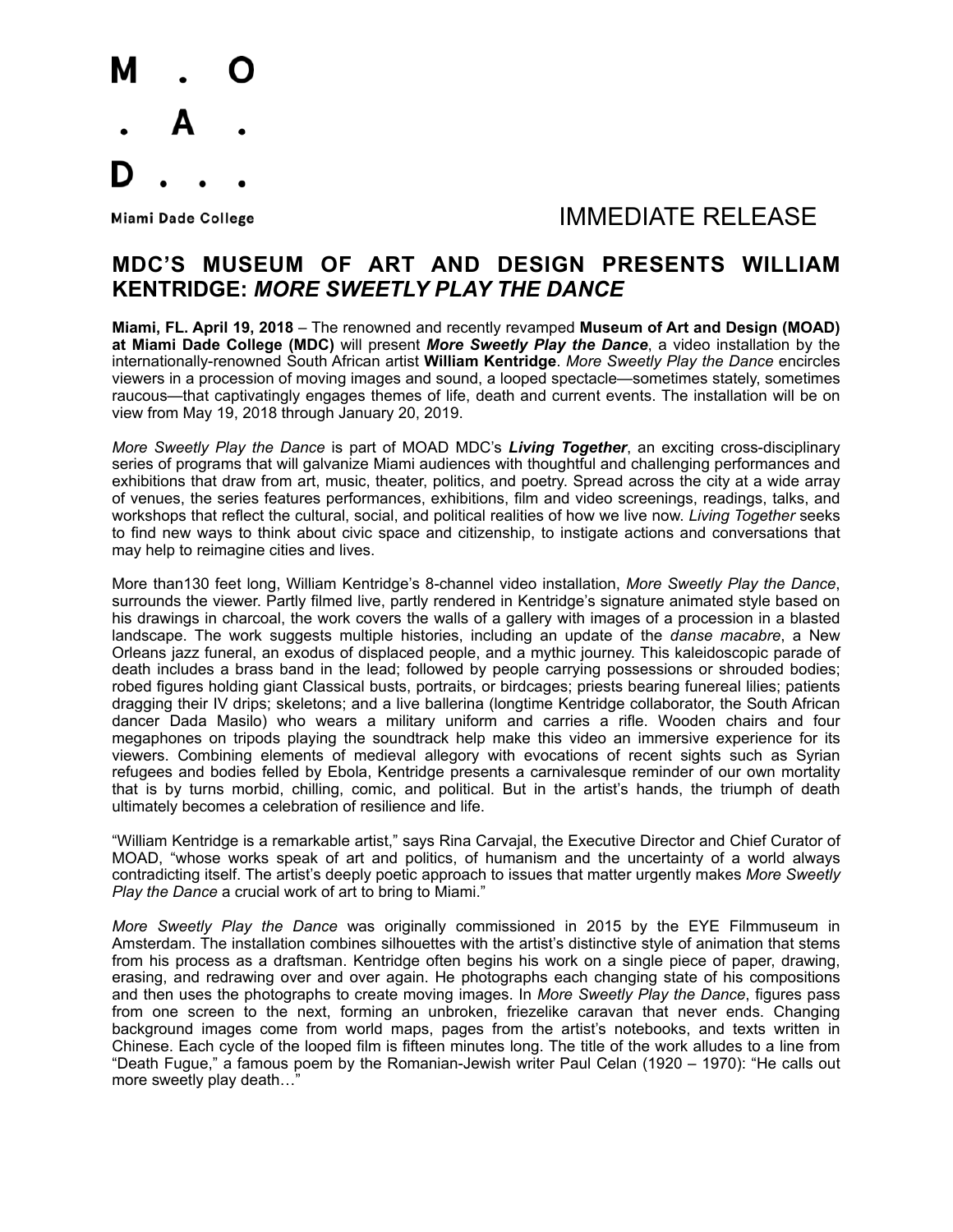

# Miami Dade College **Algebra 2018** MMEDIATE RELEASE

About the processional form, Kentridge says: "In some ways we first come across it in Plato's Allegory of the Cave. In a prelude to talking about the responsibility of the philosopher king, he describes people walking behind a screen carrying wooden and stone objects in their hands, their shadows thrown onto the wall opposite the prisoners shackled in the cave watching the shadows." *More Sweetly Play the Dance* addresses the "Sisyphean task of showing people in the cave the necessity of viewing the light."

William Kentridge is regarded as one of the most significant artists of our time. He has gained international recognition for his distinctive animated short films, and for the charcoal drawings he creates through erasure and redrawing. A third-generation South African of Lithuanian-Jewish heritage and a native of Johannesburg, Kentridge has always addressed contemporary life in South Africa, during both Apartheid and the post-Apartheid period, investigating the ways in which identities are shaped through shifting ideas of history and place. He explores the role of poetry in contemporary society, and offers a biting, satirical commentary of that society. For more than three decades, his work has spanned several artistic disciplines, including visual art, cinema, and theater. Through the mediums of film, sculpture, installation, charcoal drawing, and live theater, Kentridge has explored the nature of memory and emotions, and the ambiguity and complexity of social conflicts in the age of globalization.

Kentridge's work has been exhibited widely throughout the world. Major exhibitions were held at the Reina Sofia in Madrid in 2017, and the Ullens Center in Beijing, China, in 2015. A major traveling exhibition, *Fortuna*, toured Latin America in 2013 – 15. Other recent solo shows have been presented at the Espoo Museum of Modern Art, Espoo, Finland (2014); ICA Boston (2014) and The Metropolitan Museum of Art, New York (2013).

In "A Dream of Love Reciprocated," in 2014, Kentridge wrote, "My concern has been both with the existential solitude of the walker, and with social solitude—lines of people walking in single file from one country to another, from one life to an unknown future."

*Living Together* will take place at various sites across the greater Miami area now through January 2019 and will include works by 17 of the most acclaimed national and international artists, art collectives, musicians, and writers. Events in the series will be produced by MOAD in collaboration with a range of other Miami institutions, and most events will be free and open to the public. The curators of *Living Together* are Rina Carvajal and Joseph R. Wolin, an independent curator based in New York.

*Living Together* is made possible by the generous support of Miami-Dade County Department of Cultural Affairs and the Cultural Affairs Council; the Miami-Dade County Mayor and Board of County Commissioners; the State of Florida, Department of State, Division of Cultural Affairs and the Florida Council on Arts and Culture; and the City of Miami Beach, Cultural Affairs Program, Cultural Arts Council.

- **WHAT:** William Kentridge: *More Sweetly Play the Dance*
- **WHEN:** May 19, 2018–January 20, 2019 Wednesday, Thursdays, Fridays and Sundays 1– 6 p.m.; Saturdays 1– 8 p.m.
- **WHERE:** Museum of Art and Design at Miami Dade College Freedom Tower 600 Biscayne Boulevard, Miami, FL 33132

**Museum admission:** \$12 adults; \$8 seniors and military; \$5 students (ages 13–17) and college students (with valid ID); free for MOAD members, MDC students, faculty, and staff, and children 12 and under.